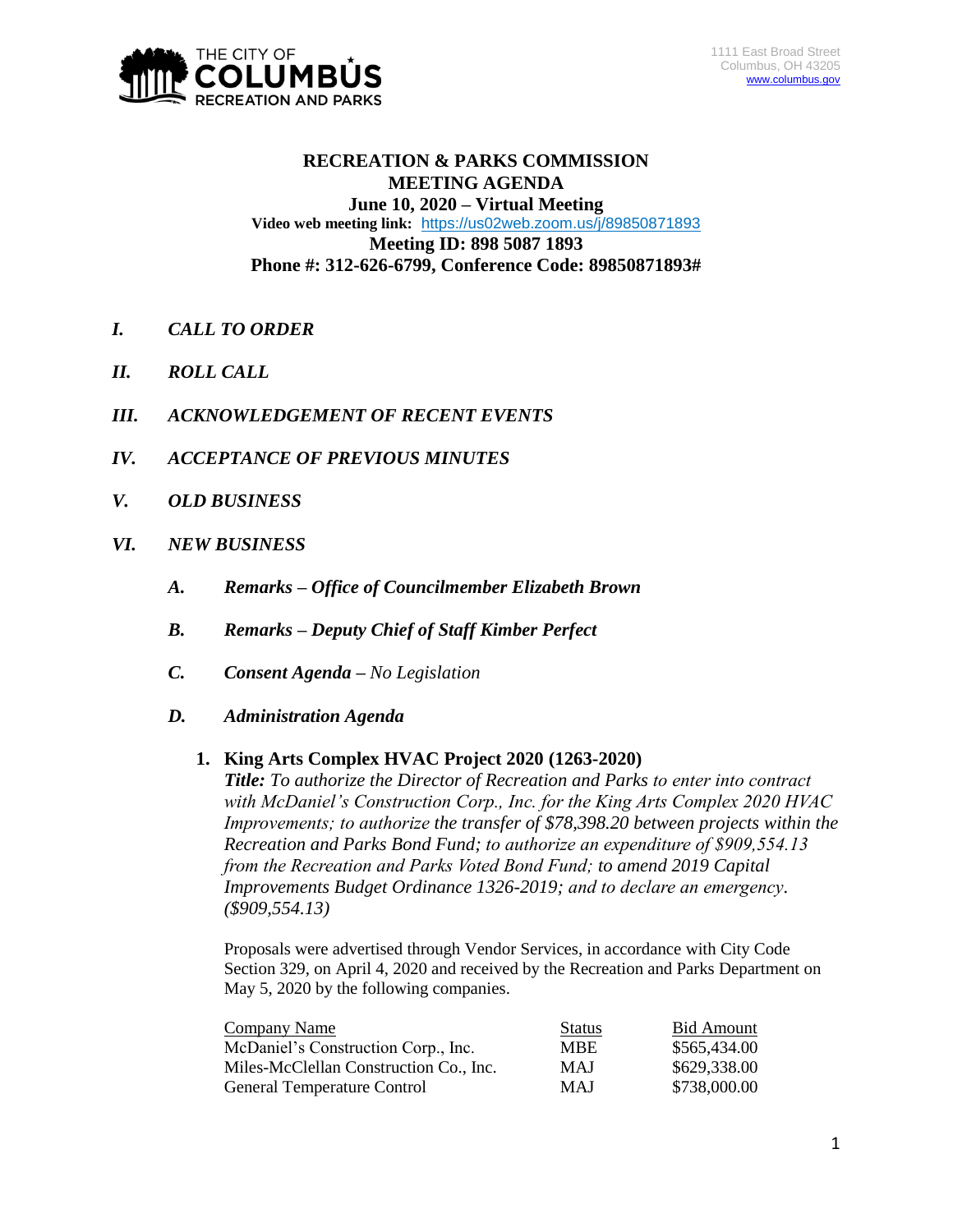

After reviewing the bids that were submitted, it was determine that McDaniel's Construction was the lowest and most responsive bidder.

McDaniel's Construction Corp., Inc. and all proposed subcontractors have met code requirements with respect to prequalification, pursuant to relevant sections of Columbus City Code Chapter 329.

**2. King Arts HVAC – Professional Services Contract Modification (1264-2020)** *Title: To authorize the Director of Recreation and Parks to modify an existing contract (ord. 0480-2018 and 2820-2018) to provide professional architectural and engineering services with O.A. Spencer for the King Arts Complex HVAC Improvements; to authorize the expenditure of \$25,000.00 from the Voted Recreation and Parks Bond Fund; and to declare an emergency. (\$25,000.00)*

Bids were advertised through Vendor Services, in accordance with City Code Section 329, on August 30, 2017 and received by the Recreation and Parks Department on September 27, 2017 from the following companies:

| Company                  | <b>Status</b> | Amount* |
|--------------------------|---------------|---------|
| <b>Abbot Studios</b>     | (MAJ)         | N/A     |
| <b>HKI</b> Associates    | (MBE)         | N/A     |
| <b>OA</b> Spencer        | (MBE)         | N/A     |
| <b>Star Constultants</b> | (MBE)         | N/A     |
| <b>Triad Architects</b>  | (MAJ)         | N/A     |

\*Note, design contracts are quality based selections and not based on price. Costs were not requested nor where they part of this evaluation.

#### **3. Antrim Culvert Pipe Replacement (1317-2020)**

*Title:* This ordinance is to authorize the Director of the Recreation and Parks Department to enter into contract with ProCon Professional Construction Services for the Antrim Park Culvert Pipe Replacement and to authorize an expenditure of \$45,334.00 from the Recreation and Parks Voted Bond Fund *(45,334.00)*

Proposals were advertised through Vendor Services, in accordance with City Code Section 329, on May 12, 2020 and received by the Recreation and Parks Department on May 22, 2020.

| Company                                          | <b>Status</b> | Amount      |
|--------------------------------------------------|---------------|-------------|
| <b>ProCon Professional Construction Services</b> | (MAJ)         | \$35,334.00 |
| <b>GM</b> General Contracting, LLC               | (MAJ)         | \$39,900.00 |

After reviewing the bids that were submitted, it was determine that ProCon Professional Construction Services was the lowest and most responsive bidder.

ProCon Professional Construction Services and all proposed subcontractors have met code requirements with respect to prequalification, pursuant to relevant sections of Columbus City Code Chapter 329.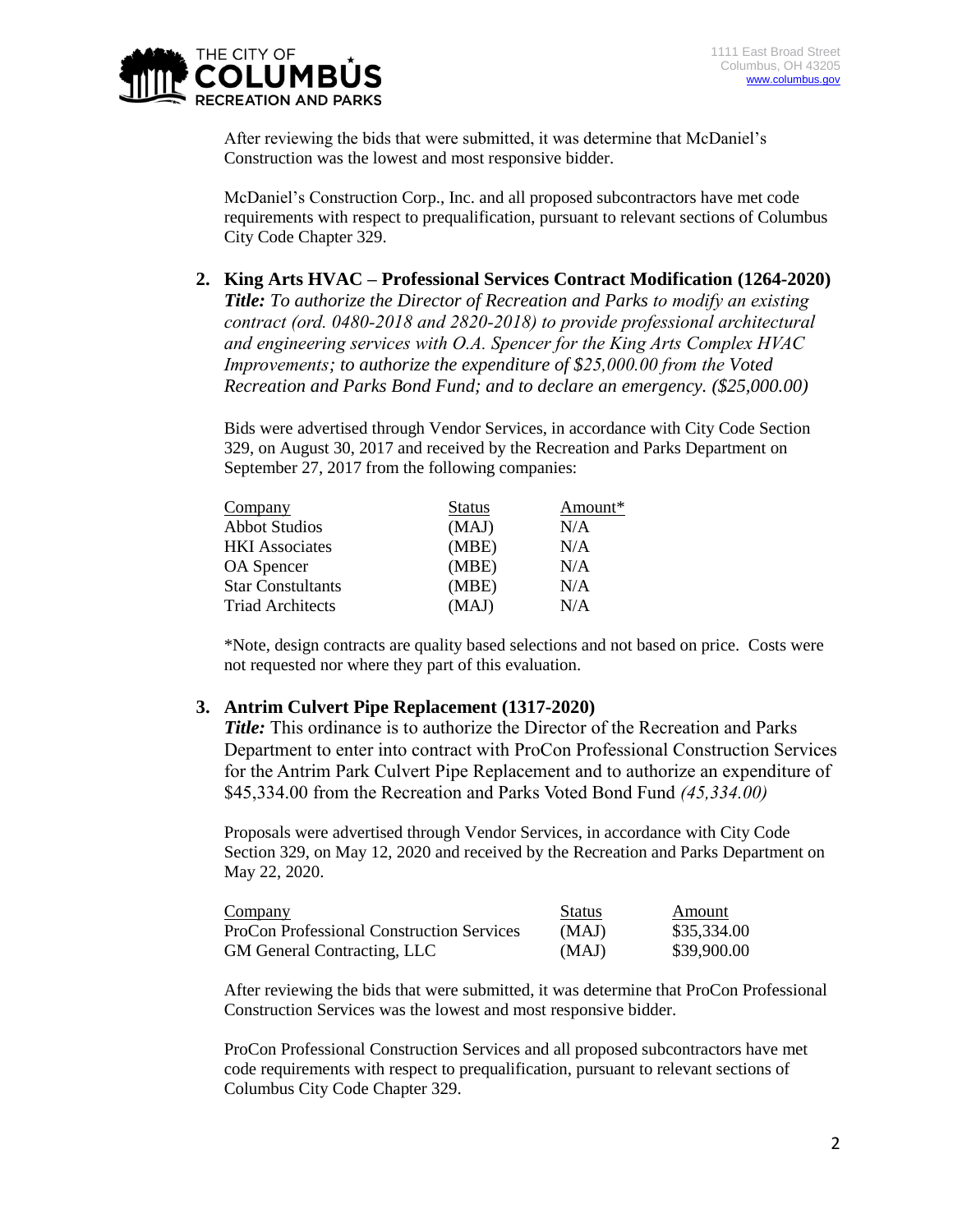

# **4. CDBG Playground Improvements 2020 - Phase 1 (1328-2020)**

*Title: To authorize and direct the Recreation and Parks Department Director to enter into contract with Snider Recreation for the supply and installation of playgrounds at Easthaven, Mayme Moore, Cooper, Riverside Green and Indianola & 8th Parks; to authorize an expenditure of \$507,000.00 from funds provided by the Community Development Block Grant (CDBG); and to declare an emergency. (\$507,000.00)*

Bids were advertised through Vendor Services, in accordance with City Code Section 329, on 4/10/2020 and received by the Recreation and Parks Department on 5/7/2020.

| Company                                | <b>Status</b> | Amount        |
|----------------------------------------|---------------|---------------|
| <b>Snider Recreation</b>               | (MAJ)         | \$344,100.00  |
| <b>Playworld Midstates</b>             | (MAJ)         | \$383,577.75  |
| Miles McClellan Construction Co., Inc. | (MAJ)         | \$477,138.00  |
| <b>DWA</b> Recreation                  | (MAJ)         | Nonresponsive |

After reviewing the bids that were submitted, it was determine that Snider Recreation was the lowest and most responsive bidder.

Snider Recreation and all proposed subcontractors have met code requirements with respect to prequalification, pursuant to relevant sections of Columbus City Code Chapter 329.

### **5. CDBG Playground Improvements 2020 - Phase 2 (1329-2020)**

*Title: To authorize the Director of the Recreation and Parks Department to enter into contract with Playworld Midstates for the supply and installation of playgrounds at Far East Community Center, Dodge, Mock, Nafgzger and North East Parks; to authorize an expenditure of \$785,000.00 from funds provided by the Community Development Block Grant (CDBG); and to declare an emergency. (\$785,000.00)*

Bids were advertised through Vendor Services, in accordance with City Code Section 329, on 4/13/2020 and received by the Recreation and Parks Department on 5/7/2020.

| Company                                | <b>Status</b> | Amount        |
|----------------------------------------|---------------|---------------|
| Playworld Midstates                    | (MAJ)         | \$468,153.00  |
| Miles McClellan Construction Co., Inc. | (MAJ)         | \$564,881.00  |
| <b>DWA Recreation</b>                  | (MAJ)         | Nonresponsive |

After reviewing the bids that were submitted, it was determine that Playworld Midstates was the lowest and most responsive bidder.

Playworld Midstates and all proposed subcontractors have met code requirements with respect to prequalification, pursuant to relevant sections of Columbus City Code Chapter 329.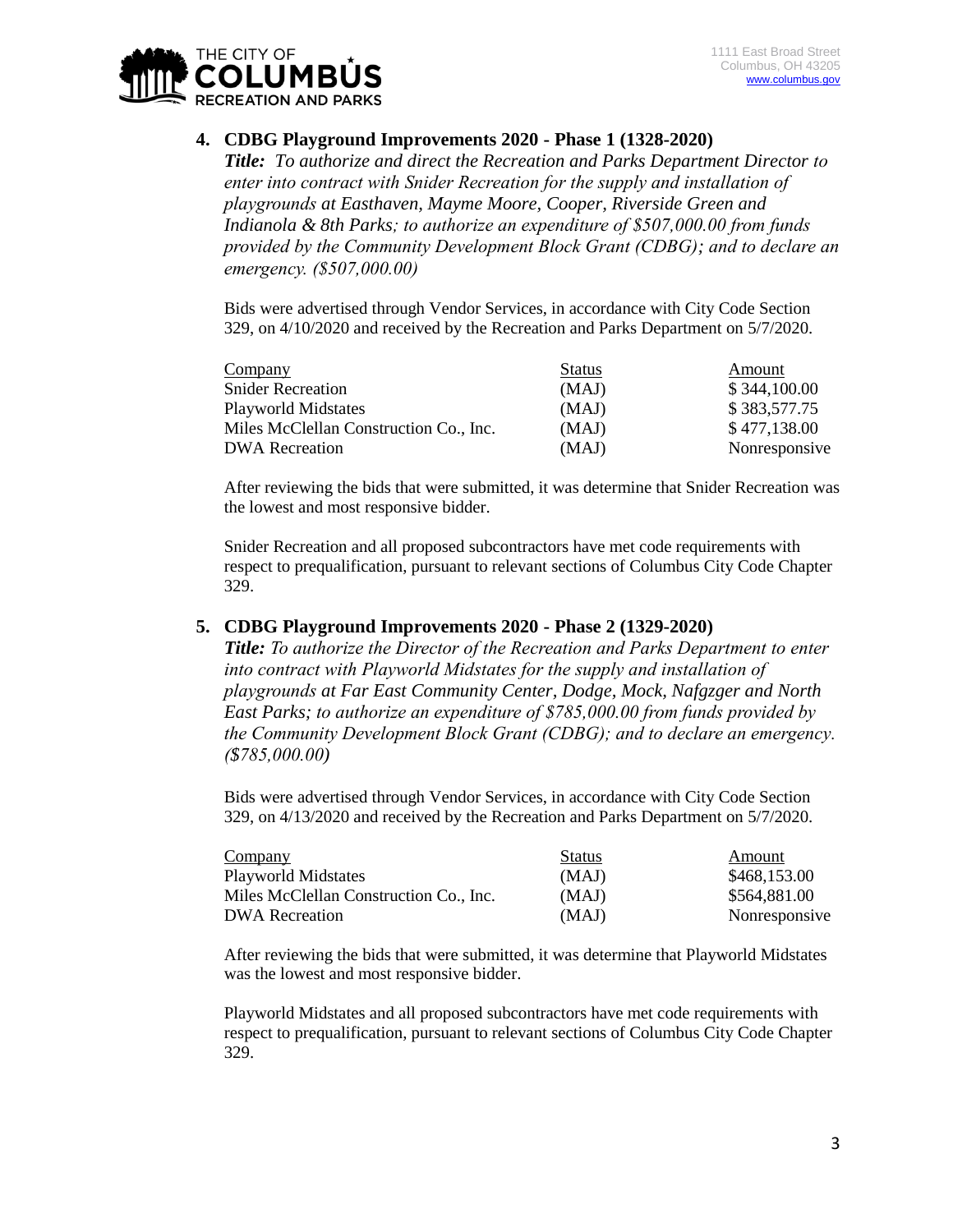

## **6. Playground Improvements 2020 - Phase 2 (1330-2020)**

*Title: To authorize the Director of the Recreation and Parks Department to enter into contract with Playworld Midstates for the supply and installation of playgrounds for the 2020 Playground Improvements Phase 3 project at Northeast Park, Howard Community Center, the Retreat at Turnberry Shelter, Big Walnut Park, Driving Park, surfacing improvements at Whetstone, and removal of three playgrounds at Wrexham Park, Cody Park and Westgate Park; to authorize an expenditure of \$250,000.22 from the Recreation and Parks Voted Bond Fund; and to declare an emergency. (\$250,000.22)*

Bids were advertised through Vendor Services, in accordance with City Code Section 329, on 4/13/2020 and received by the Recreation and Parks Department on 5/7/2020.

| Company Name                           | <b>Status</b> | Amount        |
|----------------------------------------|---------------|---------------|
| Playworld Midstates                    | (MAJ)         | \$94,843.22   |
| Miles McClellan Construction Co., Inc. | (MAJ)         | \$156,870.00  |
| DWA Recreation                         | (MAJ)         | Nonresponsive |

After reviewing the bids that were submitted, it was determined that Playworld Midstates was the lowest and most responsive bidder.

Playworld Midstates and all proposed subcontractors have met code requirements with respect to prequalification, pursuant to relevant sections of Columbus City Code Chapter 329.

## *E. Parks Maintenance & Operations Agenda*

#### **7. Parks Maintenance and Forestry Equipment (1318-2020)**

*Title: To authorize the Director of the Finance Department to purchase equipment for the Parks Maintenance and Forestry Sections of the Recreation and Parks Department; to authorize an expenditure of \$121,903.00 from the Recreation and Parks Voted Bond Fund; and to declare an emergency. (\$121,903.00)*

Bids were advertised through Vendor Services, in accordance with City Code Section 329, via RFQ015244 and received by the Finance and Management Department. Four (4) bids were received. Kuhn Turf Equipment was low bidder but did not include all items in their bid. Baker Vehicle Systems was the next lowest and most responsive bidder that did meet specifications.

| Company                      | Manufacturer /Model | <b>Bid Amount</b> |
|------------------------------|---------------------|-------------------|
| Kuhn Turf Equipment          | Steiner 450         | \$46,794.69       |
| <b>Baker Vehicle Systems</b> | Ventrac             | \$52,154.00       |
| The Safety Company           | N/A                 | \$74,149.00       |
| <b>JC</b> Enterprises        | N/A                 | \$79,786.00       |

Bids were advertised through Vendor Services, in accordance with City Code Section 329, via RFQ015214 and received by the Finance and Management Department. Six (6)